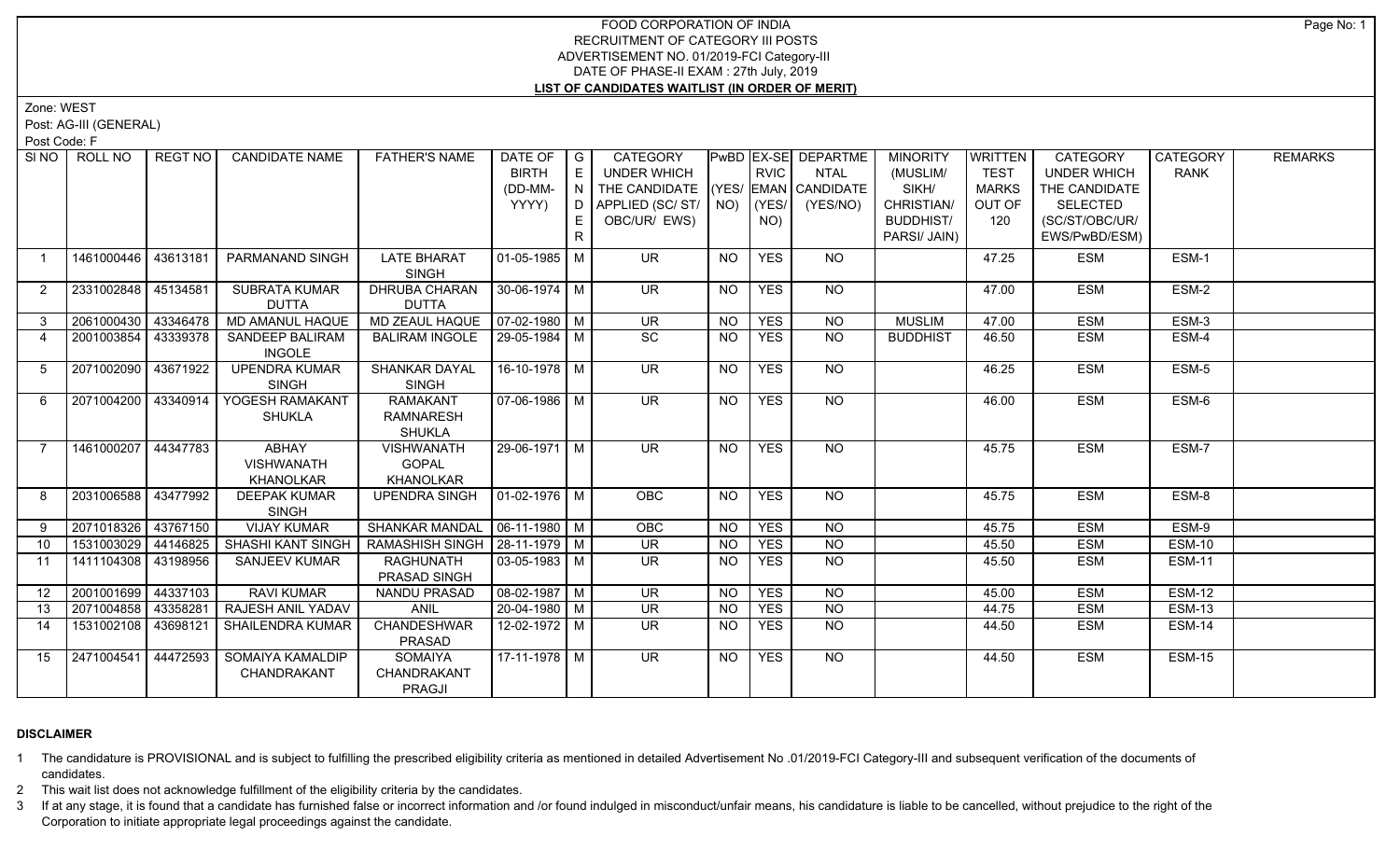# FOOD CORPORATION OF INDIA RECRUITMENT OF CATEGORY III POSTS ADVERTISEMENT NO. 01/2019-FCI Category-III DATE OF PHASE-II EXAM : 27th July, 2019 **LIST OF CANDIDATES WAITLIST (IN ORDER OF MERIT)**

Zone: WEST

Post: AG-III (GENERAL)

Post Code: F

| SI <sub>NO</sub> | ROLL NO             | REGT NO  | <b>CANDIDATE NAME</b>                     | <b>FATHER'S NAME</b>                          | DATE OF $ G $<br><b>BIRTH</b><br>(DD-MM-<br>YYYY) | E<br>N<br>E.<br>R. | CATEGORY<br><b>UNDER WHICH</b><br>THE CANDIDATE (YES/ EMAN CANDIDATE<br>D APPLIED (SC/ ST/   NO)  <br>OBC/UR/ EWS) |                | <b>RVIC</b><br> YES <br>NO) | PwBD EX-SE DEPARTME<br>NTAL<br>(YES/NO) | <b>MINORITY</b><br>(MUSLIM/<br>SIKH/<br>CHRISTIAN/<br><b>BUDDHIST/</b><br>PARSI/ JAIN) | <b>WRITTEN</b><br><b>TEST</b><br><b>MARKS</b><br>OUT OF<br>120 | <b>CATEGORY</b><br><b>UNDER WHICH</b><br>THE CANDIDATE<br><b>SELECTED</b><br>(SC/ST/OBC/UR/<br>EWS/PwBD/ESM) | CATEGORY<br><b>RANK</b> | <b>REMARKS</b> |
|------------------|---------------------|----------|-------------------------------------------|-----------------------------------------------|---------------------------------------------------|--------------------|--------------------------------------------------------------------------------------------------------------------|----------------|-----------------------------|-----------------------------------------|----------------------------------------------------------------------------------------|----------------------------------------------------------------|--------------------------------------------------------------------------------------------------------------|-------------------------|----------------|
| 16               | 1471001691          | 43484447 | <b>RAJ KISHOR</b>                         | AMRENDRA KUMAR   21-07-1985   M<br>SHARMA     |                                                   |                    | EWS                                                                                                                | <b>NO</b>      | <b>YES</b>                  | NO                                      |                                                                                        | 44.50                                                          | <b>ESM</b>                                                                                                   | <b>ESM-16</b>           |                |
| 17               | 1531001429 44018351 |          | <b>VIKAS</b>                              | NARENDRA SINGH                                | $\sqrt{03-09-1976}$ M                             |                    | <b>UR</b>                                                                                                          | <b>NO</b>      | <b>YES</b>                  | <b>NO</b>                               |                                                                                        | 44.25                                                          | <b>ESM</b>                                                                                                   | $ESM-17$                |                |
| 18               | 2231005390 43345444 |          | AJAI KUMAR                                | PARASHURAM                                    | 21-11-1977   M                                    |                    | <b>OBC</b>                                                                                                         | NO.            | <b>YES</b>                  | <b>NO</b>                               |                                                                                        | 44.25                                                          | <b>ESM</b>                                                                                                   | <b>ESM-18</b>           |                |
| 19               | 2151003197 44414680 |          | <b>DHANESWAR BEURA</b>                    | LATE BINODA<br><b>BEURA</b>                   | 27-04-1978   M                                    |                    | <b>UR</b>                                                                                                          | <b>NO</b>      | <b>YES</b>                  | <b>NO</b>                               |                                                                                        | 44.25                                                          | <b>ESM</b>                                                                                                   | <b>ESM-19</b>           |                |
| 20               | 1351041021 43760398 |          | <b>AMOD KUMAR</b><br>PANDEY               | RAMJEET PANDEY                                | $15-05-1983$ M                                    |                    | $\overline{\mathsf{UR}}$                                                                                           | <b>NO</b>      | <b>YES</b>                  | $N$ <sup>O</sup>                        |                                                                                        | 43.75                                                          | <b>ESM</b>                                                                                                   | <b>ESM-20</b>           |                |
| 21               | 2031007599 43772503 |          | <b>JITENDRA</b><br><b>TAHSILDAR SINGH</b> | TAHSILDAR SINGH   07-05-1984   M              |                                                   |                    | $\overline{\mathsf{UR}}$                                                                                           | NO.            | <b>YES</b>                  | NO                                      |                                                                                        | 43.50                                                          | <b>ESM</b>                                                                                                   | <b>ESM-21</b>           |                |
| 22               | 2061002104 44796747 |          | UTPAL KESHARI<br>SAHOO                    | NANDA KISHORE<br>SAHOO                        | $\vert$ 01-06-1980 $\vert$ M                      |                    | $\overline{\mathsf{UR}}$                                                                                           | <b>NO</b>      | <b>YES</b>                  | $N$ <sup>O</sup>                        |                                                                                        | 43.25                                                          | <b>ESM</b>                                                                                                   | ESM-22                  |                |
| 23               | 2031000759 44989643 |          | SHRINIVASAN R K<br><b>IYER</b>            | KRISHNAMURTHY                                 | 20-12-1976 M                                      |                    | $\overline{\mathsf{UR}}$                                                                                           | <b>NO</b>      | <b>YES</b>                  | <b>NO</b>                               |                                                                                        | 42.75                                                          | <b>ESM</b>                                                                                                   | ESM-23                  |                |
| 24               | 1511000825 43363747 |          | SABUJ SENGUPTA                            | KARUN SENGUPTA   20-02-1976   M               |                                                   |                    | UR                                                                                                                 | <b>NO</b>      | <b>YES</b>                  | <b>NO</b>                               |                                                                                        | 42.50                                                          | <b>ESM</b>                                                                                                   | <b>ESM-24</b>           |                |
| 25               | 1411104323          | 43220392 | VISHNU KANT DUBE                          | SANTOSH KUMAR   05-01-1978   M<br><b>DUBE</b> |                                                   |                    | $\overline{\mathsf{UR}}$                                                                                           | <b>NO</b>      | <b>YES</b>                  | <b>NO</b>                               |                                                                                        | 42.50                                                          | <b>ESM</b>                                                                                                   | <b>ESM-25</b>           |                |
| 26               | 1371009281 43363236 |          | <b>MD ANZARUL</b><br><b>HAQUE</b>         | MD ZAINUL HAQUE   15-01-1973   M              |                                                   |                    | UR.                                                                                                                | <b>NO</b>      | <b>YES</b>                  | NO                                      | <b>MUSLIM</b>                                                                          | 42.25                                                          | <b>ESM</b>                                                                                                   | <b>ESM-26</b>           |                |
| 27               | 1471008560 44266791 |          | CHANDRA BHUSHAN<br><b>SINGH</b>           | <b>JAGDISH SINGH</b>                          | 03-01-1979   M                                    |                    | UR                                                                                                                 | NO.            | <b>YES</b>                  | NO.                                     |                                                                                        | 42.00                                                          | <b>ESM</b>                                                                                                   | ESM-27                  |                |
| 28               | 2741020031 44901429 |          | <b>SUKHJIT SINGH</b>                      | <b>HARNAK SINGH</b>                           | $\sqrt{02-04-1984}$ M                             |                    | $\overline{\mathsf{UR}}$                                                                                           | N <sub>O</sub> | <b>YES</b>                  | $N$ O                                   | <b>SIKH</b>                                                                            | 41.75                                                          | <b>ESM</b>                                                                                                   | <b>ESM-28</b>           |                |
| 29               | 2031008032 43124272 |          | <b>ANAND KUMAR</b>                        | ABHIMANYU SINGH   10-06-1984   M              |                                                   |                    | OBC                                                                                                                | $N$ O          | <b>YES</b>                  | N <sub>O</sub>                          |                                                                                        | 41.75                                                          | <b>ESM</b>                                                                                                   | <b>ESM-29</b>           |                |
| 30               | 2601018221 43106492 |          | PRASHANT KUMAR<br><b>PATHAK</b>           | R S PATHAK                                    | 26-07-1977   M                                    |                    | $\overline{\mathsf{UR}}$                                                                                           | <b>NO</b>      | <b>YES</b>                  | N <sub>O</sub>                          |                                                                                        | 41.50                                                          | <b>ESM</b>                                                                                                   | <b>ESM-30</b>           |                |
| 31               | 1941006648 43893505 |          | AAYUSH SHARMA                             | MANGILAL SHARMA   12-06-1985   M              |                                                   |                    | UR                                                                                                                 | <b>NO</b>      | <b>YES</b>                  | <b>NO</b>                               |                                                                                        | 41.50                                                          | <b>ESM</b>                                                                                                   | <b>ESM-31</b>           |                |
| 32               | 1401004915 45146858 |          | SANJAY KUMAR<br>SAHU                      | MULCHAND SAHU   30-06-1985   M                |                                                   |                    | <b>OBC</b>                                                                                                         | NO.            | <b>YES</b>                  | NO                                      |                                                                                        | 41.00                                                          | <b>ESM</b>                                                                                                   | <b>ESM-32</b>           |                |

# **DISCLAIMER**

1 The candidature is PROVISIONAL and is subject to fulfilling the prescribed eligibility criteria as mentioned in detailed Advertisement No .01/2019-FCI Category-III and subsequent verification of the documents of candidates.

2 This wait list does not acknowledge fulfillment of the eligibility criteria by the candidates.

3 If at any stage, it is found that a candidate has furnished false or incorrect information and /or found indulged in misconduct/unfair means, his candidature is liable to be cancelled, without prejudice to the right of t Corporation to initiate appropriate legal proceedings against the candidate.

Page No: 2